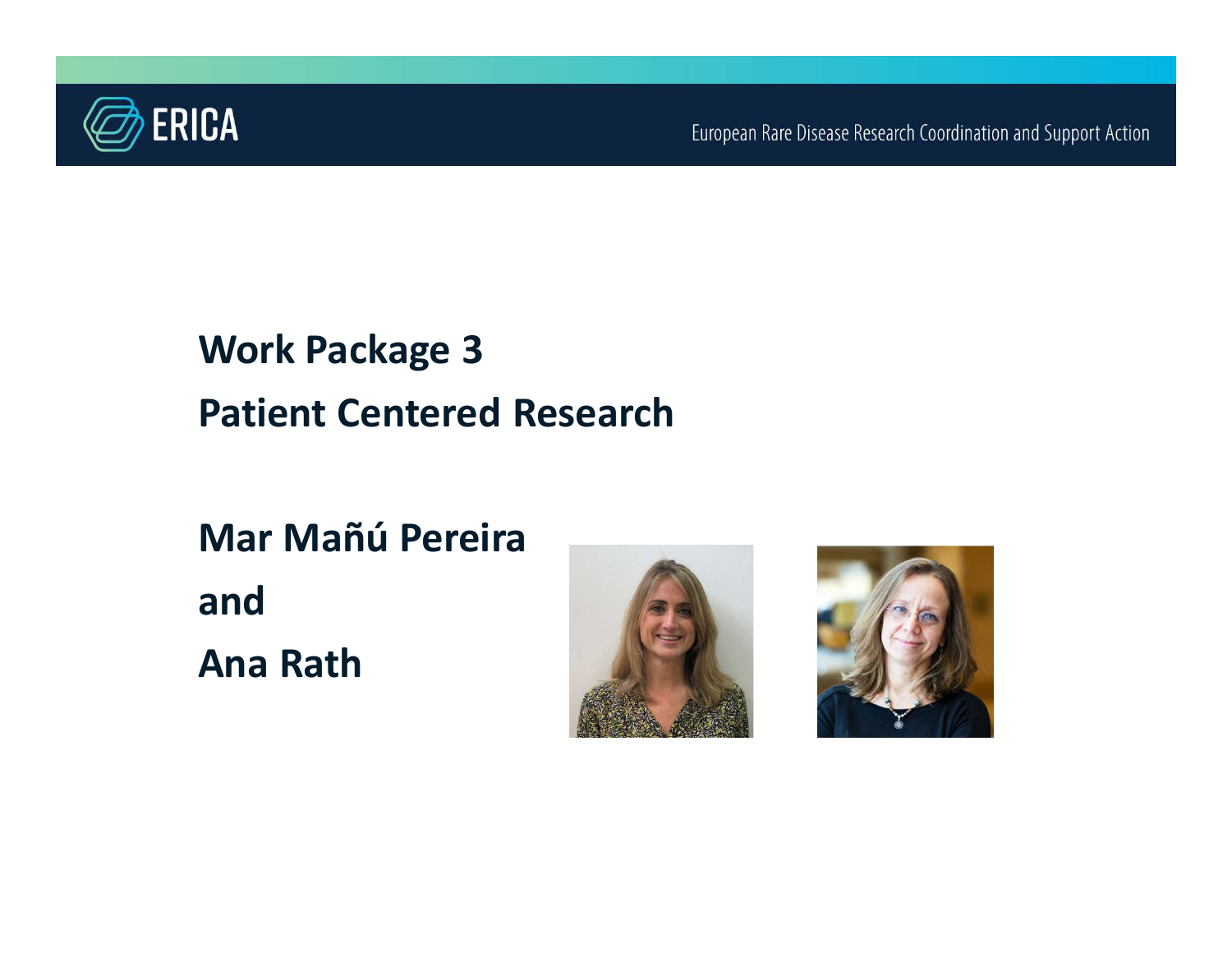

# WP3

#### Patient centered research

#### María del Mar Mañú-Pereira and Ana Rath

Vall d'Hebrón Research Institute and ORPHANET Kick-off Meeting 27th -28th May





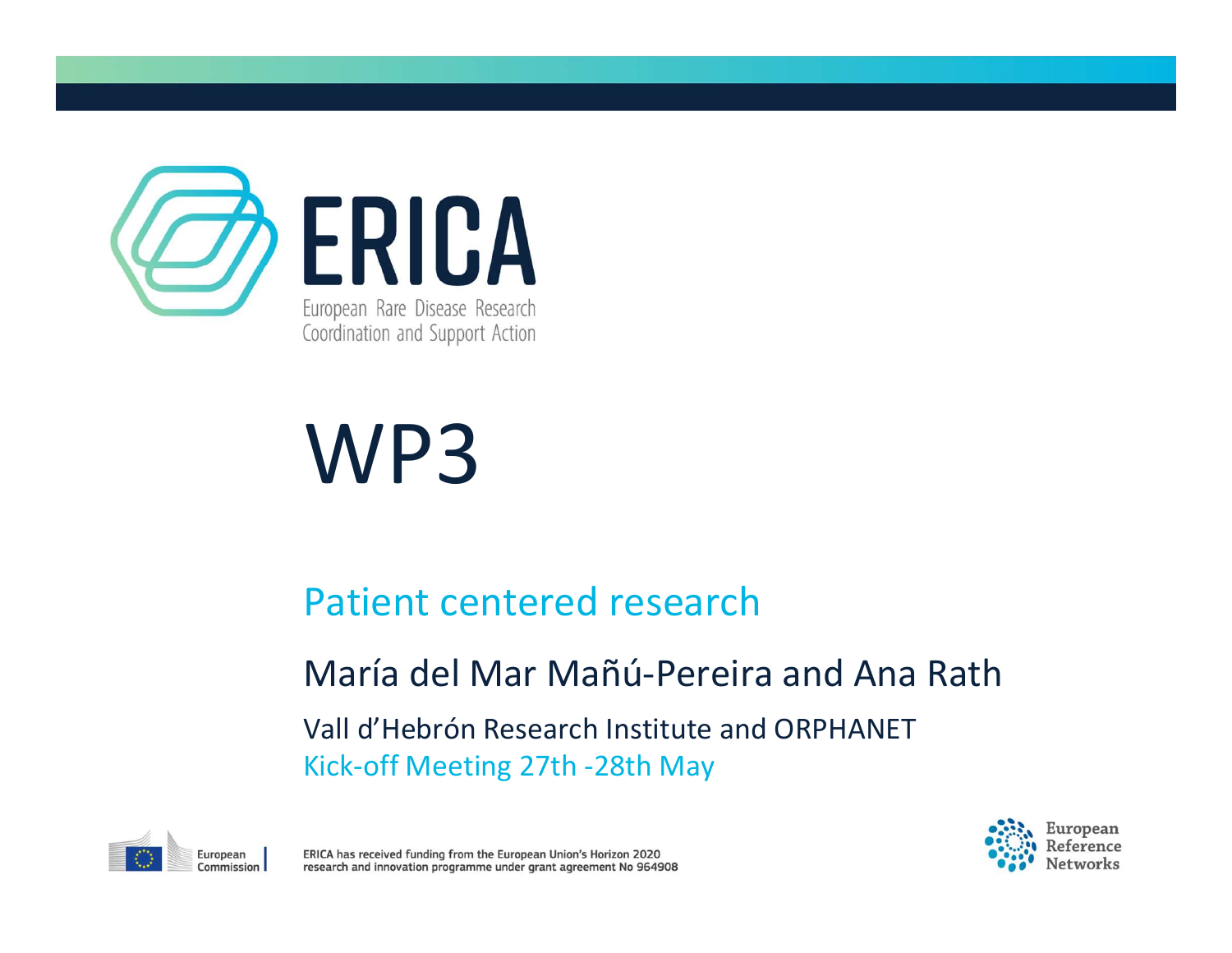

#### WP3: Patient centered research

| <b>ERICA</b>              |                                                                     | European Rare Disease Research Coordination and Support Action |
|---------------------------|---------------------------------------------------------------------|----------------------------------------------------------------|
|                           | <b>WP3: Patient centered research</b>                               |                                                                |
| <b>Name</b>               | Institution                                                         | Role                                                           |
| Mar Mañú Pereira - Leader | Wall d'Hebron Research Institute                                    | <b>ERN-Eurobloodnet Scientific Director</b>                    |
| Ana Rath - Leader         | Institut National de la Sante Et de la<br><b>Recherche Medicale</b> | <b>ORPHANET Director</b>                                       |
| Sonia Bothorel            | Mapi Research Trust                                                 | Mapi Research Trust Managing Director                          |
| Mariangela Pellegrini     | AP-HP H. St Louis                                                   | <b>ERN-Eurobloodnet Patients' program manager</b>              |
| Eduardo López Granados    | Madrid Health Service                                               | <b>ERN-TransplantChild Research WG</b><br>Coordinator          |
| Michael Wilbur            | <b>European Organization for Rare Diseases</b><br>Association       | <b>EURORDIS Chief Operating Officer</b>                        |
| Alexis Arzimanoglou       | Hospices Civils de Lyon                                             | <b>ERN-EpiCare Coordinator</b>                                 |
| Irene Mathijssen          | Erasmus Univeristarir Medish Centrum<br>Rotterdam                   | <b>ERN-Cranio Coordinator</b>                                  |
| Hélène Dollfus            | Hopitaux Universitaires de Strasbourg                               | <b>ERN-EYE Coordinator</b>                                     |
| Ansgar Lohse              | Universitaetsklinikum Hamburg-Eppendorf                             | <b>ERN RARE-LIVER Coordinator</b>                              |
| <b>Arthur Wilde</b>       | Academisch Medisch Centrum BIJ de<br>Universiteit van Amsterdam     | <b>ERN GUARD-HEART Coordinator</b>                             |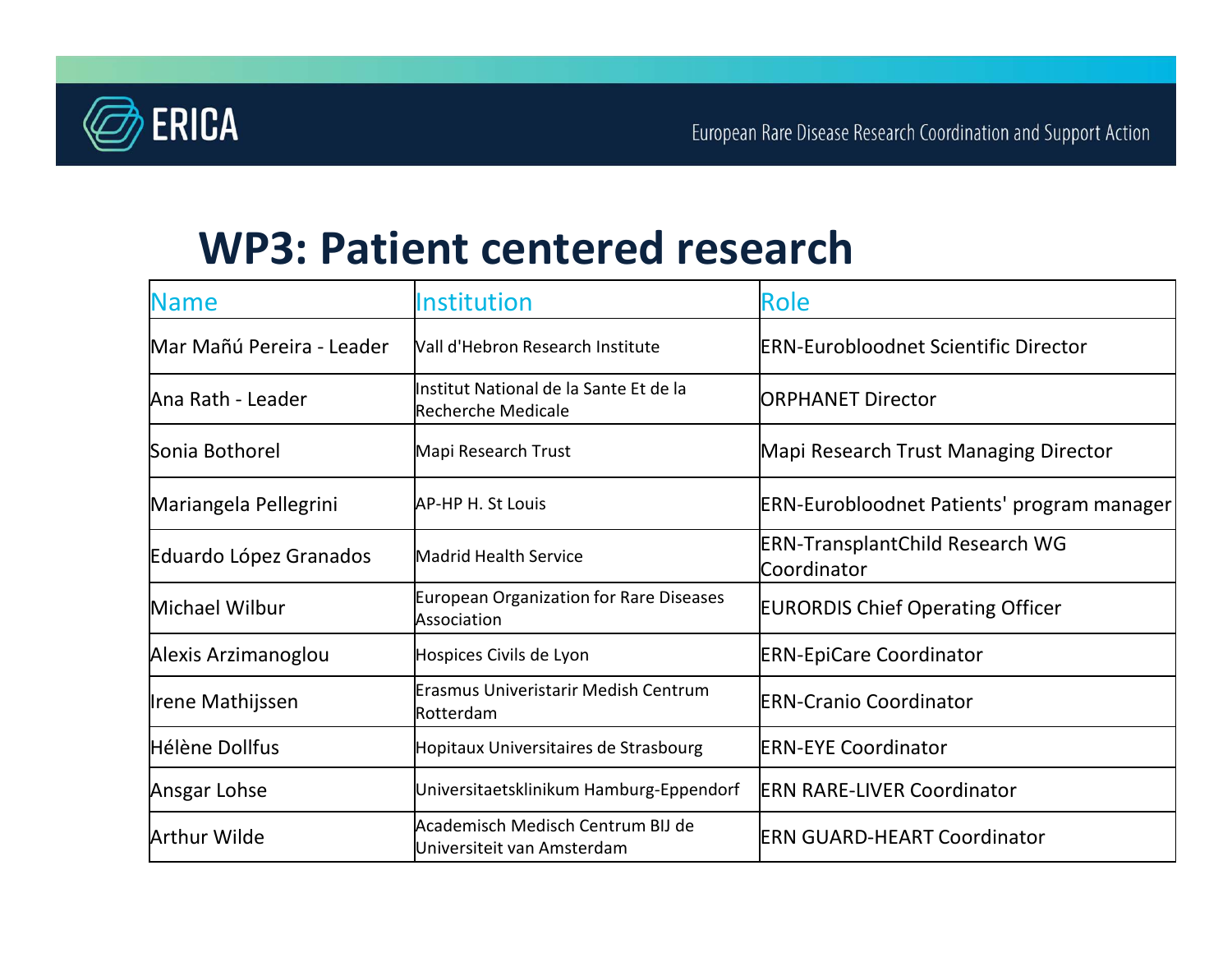

### WP3: Patient centered research

- to create a central repository of (validated) common and domain specific RD PCOMs/PROMs for ERNs
- to define priority areas for future PCOMs/PROMs development
- to support ERNs in the implementation of validated instruments for PCOMs/PROMs

PCOM: Patient Centered Outcome Measure PROM: Patient Reported Outcome Measures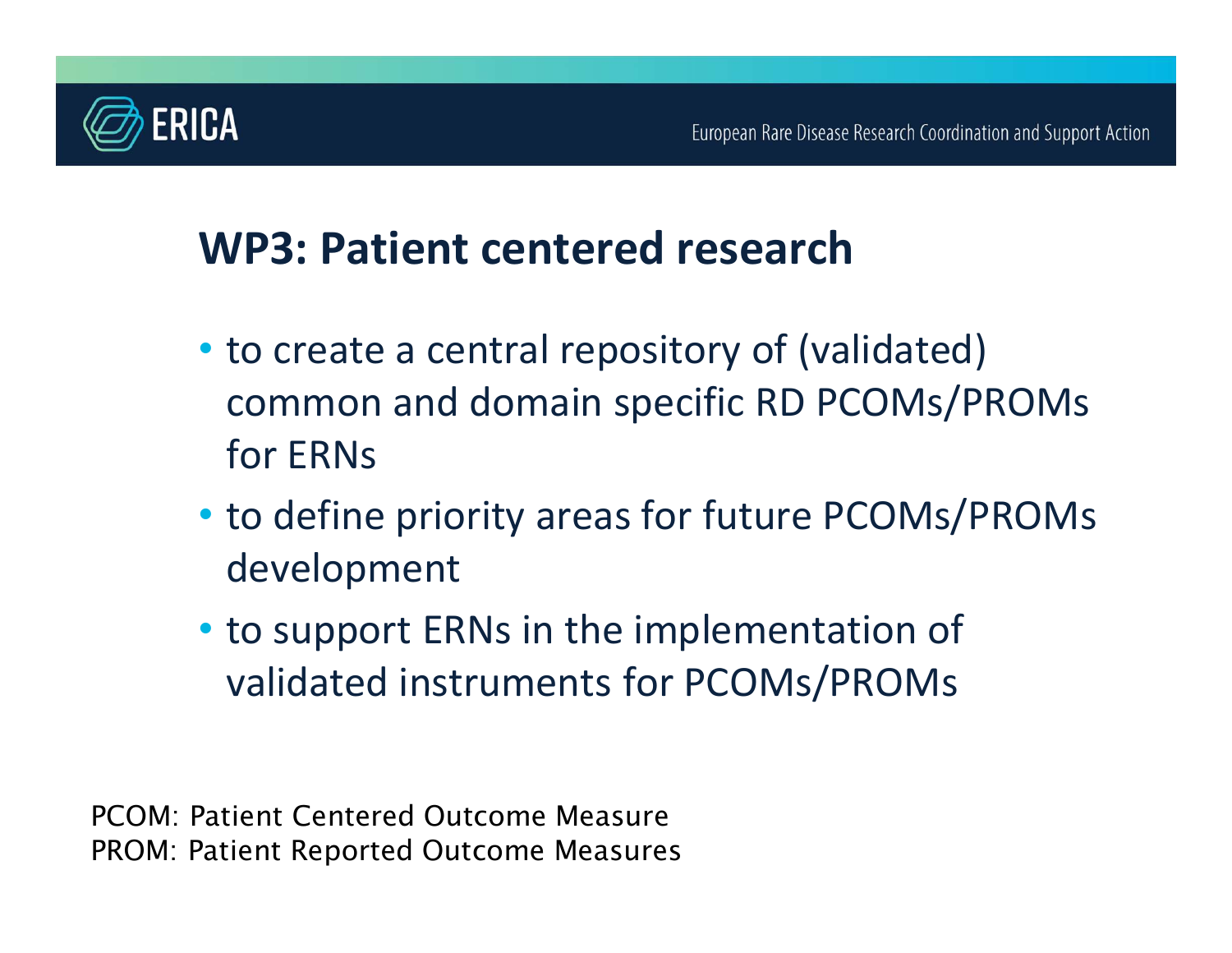

### WP3: Patient centered research

- Task 3.1: Strategic steering of identification, development and implementation of patient-centred outcome measures in ERNs-lead clinical research (VHIR, INSERM/Orphanet);
- Task 3.2: State of the art of available PCOMs/PROMs and overlap/gap analysis (INSERM/Orphanet; Mapi Research Trust, VHIR, EURORDIS, ERNs coordination teams);
- Task 3.3. Supporting ERNs on implementation of validated instruments for PCOMs/PROMs ((VHIR, INSERM/Orphanet, SERMAS, interested ERNs).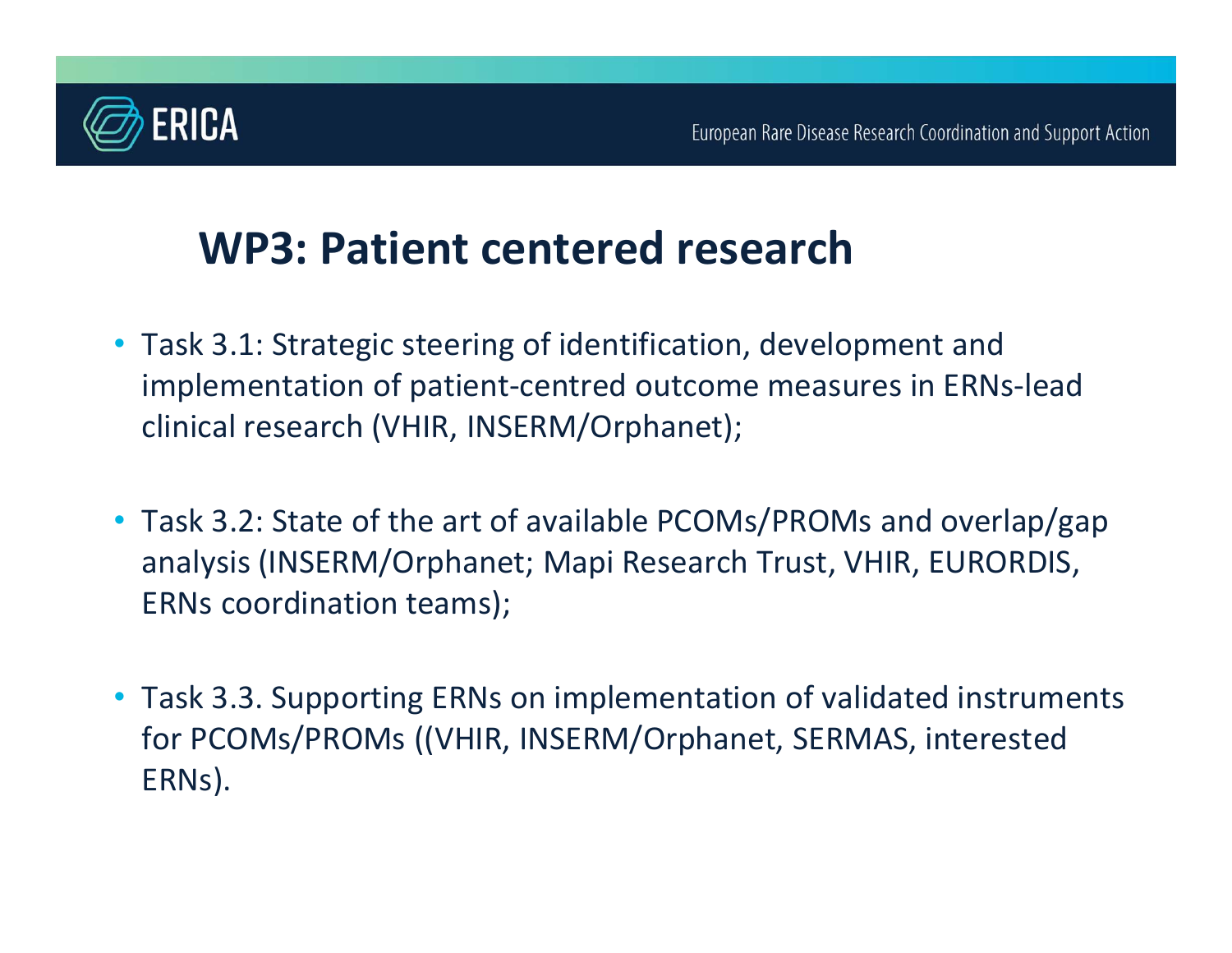